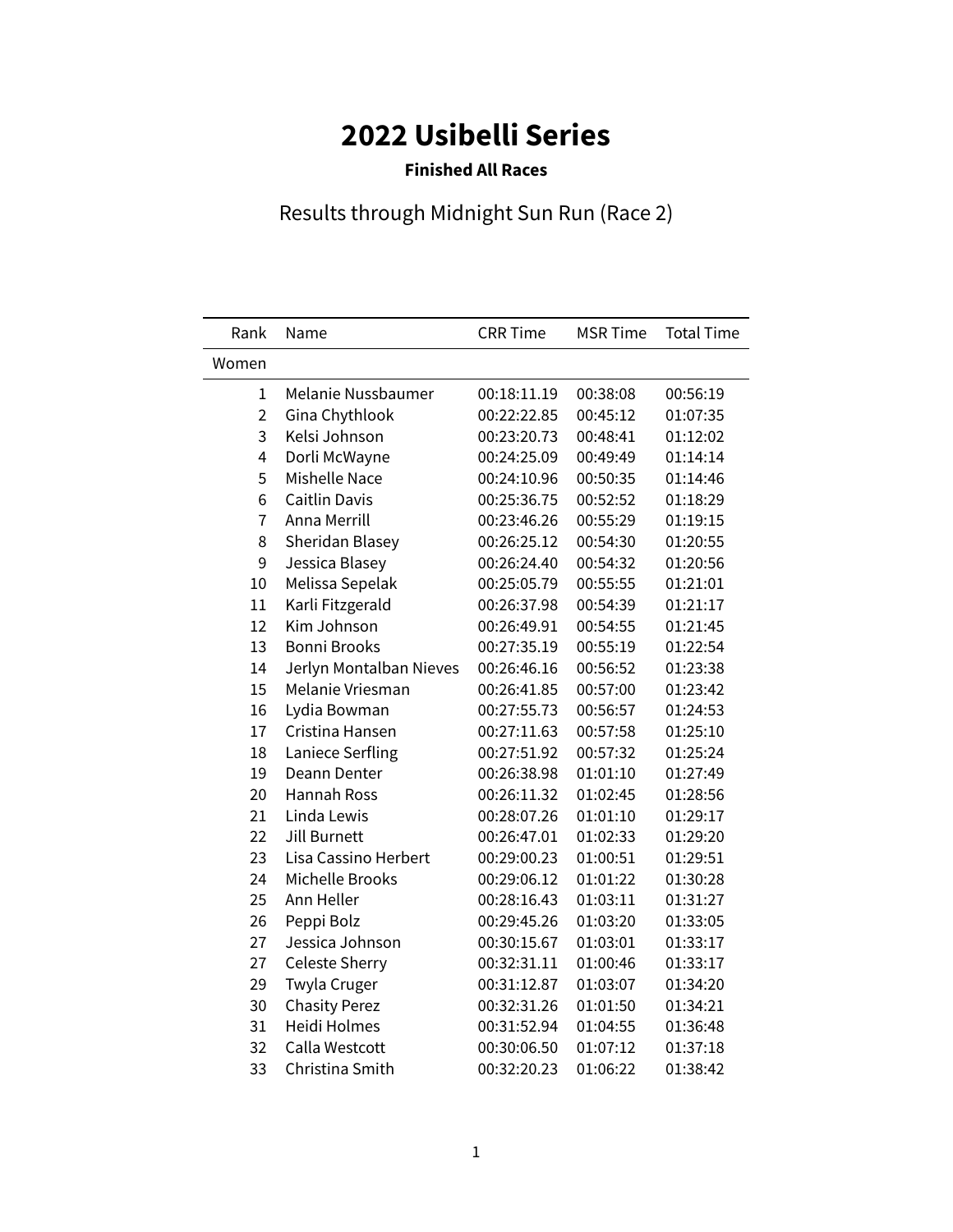| 34 | Kristy Montgomery      | 00:33:01.91 | 01:05:43 | 01:38:45 |
|----|------------------------|-------------|----------|----------|
| 35 | <b>Becky Lees</b>      | 00:33:01.74 | 01:05:45 | 01:38:47 |
| 36 | <b>Ashlee Neves</b>    | 00:35:58.32 | 01:03:27 | 01:39:25 |
| 37 | Jeannette Johnson      | 00:31:18.96 | 01:09:21 | 01:40:40 |
| 38 | Megan Payne            | 00:35:49.20 | 01:04:53 | 01:40:42 |
| 39 | <b>Courtney Miklos</b> | 00:34:34.40 | 01:06:13 | 01:40:47 |
| 40 | Elizabeth Johnston     | 00:31:59.69 | 01:09:07 | 01:41:07 |
| 41 | Hanna Thompson         | 00:32:42.63 | 01:08:51 | 01:41:34 |
| 42 | Heidi Achman           | 00:32:24.07 | 01:10:04 | 01:42:28 |
| 43 | Paige Ruesch           | 00:35:26.79 | 01:07:15 | 01:42:42 |
| 44 | Sara Bren              | 00:34:29.45 | 01:08:48 | 01:43:17 |
| 45 | Erin Matray            | 00:32:57.57 | 01:11:58 | 01:44:56 |
| 46 | <b>Christine Fik</b>   | 00:27:27.48 | 01:17:52 | 01:45:19 |
| 47 | Lilly Sawle            | 00:27:26.38 | 01:19:09 | 01:46:35 |
| 48 | Melinda Balash         | 00:33:13.27 | 01:13:55 | 01:47:08 |
| 49 | Mackenzie Widmayer     | 00:34:27.34 | 01:12:46 | 01:47:13 |
| 50 | Callie Donaldson       | 00:39:02.27 | 01:08:13 | 01:47:15 |
| 51 | Susan Larrabee         | 00:35:35.79 | 01:14:13 | 01:49:49 |
| 52 | <b>Suzanne Gates</b>   | 00:36:14.43 | 01:14:02 | 01:50:16 |
| 53 | Erin Walton            | 00:37:23.09 | 01:13:05 | 01:50:28 |
| 54 | Amanda Zielinski       | 00:34:22.88 | 01:16:13 | 01:50:36 |
| 55 | Deb Lipyanic           | 00:35:55.65 | 01:15:18 | 01:51:14 |
| 56 | <b>Sharon Baker</b>    | 00:33:38.21 | 01:18:41 | 01:52:19 |
| 57 | Alexandria Steele      | 00:27:33.71 | 01:25:20 | 01:52:54 |
| 58 | Jennifer Nelson        | 00:38:10.20 | 01:16:41 | 01:54:51 |
| 59 | Roseann Dameron        | 00:44:45.62 | 01:11:11 | 01:55:57 |
| 60 | Claudia Fraijo         | 00:37:44.87 | 01:18:37 | 01:56:22 |
| 61 | Danielle Tessier       | 00:38:25.88 | 01:19:10 | 01:57:36 |
| 62 | <b>Melody Smith</b>    | 00:37:49.61 | 01:19:58 | 01:57:48 |
| 63 | Rackell Kowalchuk      | 00:37:59.78 | 01:21:35 | 01:59:35 |
| 64 | Nita Trosper           | 00:36:25.11 | 01:23:39 | 02:00:04 |
| 65 | <b>Skye Walters</b>    | 00:45:49.47 | 01:16:10 | 02:01:59 |
| 66 | Jessica Somers         | 00:38:37.07 | 01:24:57 | 02:03:34 |
| 67 | Christina Repasky      | 00:36:37.47 | 01:28:51 | 02:05:28 |
| 68 | Janel Hedgecock        | 00:42:23.95 | 01:23:08 | 02:05:32 |
| 69 | Doris Bessasparis      | 00:35:52.29 | 01:29:46 | 02:05:38 |
| 70 | Lacey Higham           | 00:37:45.64 | 01:29:03 | 02:06:49 |
| 71 | Mary St Peter          | 00:42:57.59 | 01:23:56 | 02:06:54 |
| 72 | April Jaillet          | 00:39:28.59 | 01:27:55 | 02:07:24 |
| 73 | Sonja Thomas           | 00:41:34.60 | 01:27:21 | 02:08:56 |
| 74 | Kimberly Smith         | 00:36:27.83 | 01:32:57 | 02:09:25 |
| 75 | Latrice Bowman         | 00:40:53.21 | 01:29:35 | 02:10:28 |
| 76 | Rosalyn Baird          | 00:43:22.50 | 01:29:33 | 02:12:56 |
| 77 | Michayila Thomas       | 00:41:52.51 | 01:31:27 | 02:13:20 |
| 78 | Karie Hawk             | 00:38:54.67 | 01:34:57 | 02:13:52 |
| 79 | Jacquie Richards       | 00:46:47.61 | 01:27:09 | 02:13:57 |
| 80 | Julie Benson           | 00:43:26.45 | 01:35:00 | 02:18:26 |
| 81 | Linda Unsicker         | 00:39:10.40 | 01:46:14 | 02:25:24 |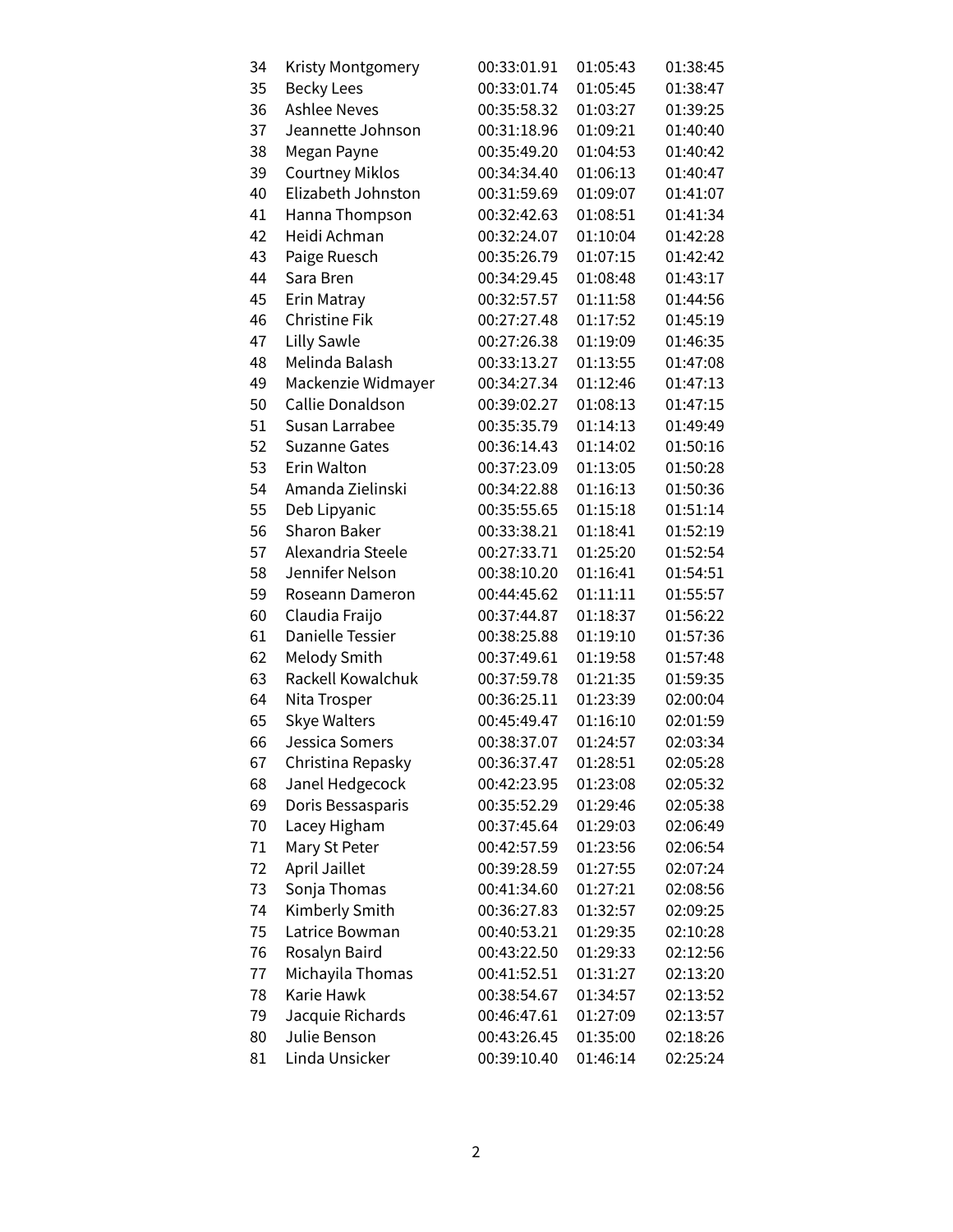| 82             | Elizabeth Widmayer     | 00:48:52.27 | 01:38:58 | 02:27:50 |
|----------------|------------------------|-------------|----------|----------|
| 83             | Marilyn Stadtmiller    | 00:47:28.35 | 01:40:51 | 02:28:19 |
| 84             | Darlene Buckley        | 00:50:12.99 | 01:39:32 | 02:29:45 |
| 85             | Charlotte Berdahl      | 00:46:43.59 | 01:44:17 | 02:31:01 |
| 86             | Claire Wool            | 00:26:21.15 | 02:07:07 | 02:33:28 |
| 87             | Diane Bryan            | 00:49:42.31 | 01:45:44 | 02:35:26 |
| 88             | Jane Kauvar            | 00:51:38.38 | 01:44:56 | 02:36:34 |
| 89             | <b>Tracy Pumford</b>   | 00:40:48.95 | 02:00:05 | 02:40:54 |
| 90             | Mindona Cook           | 00:47:05.36 | 01:55:31 | 02:42:36 |
| 91             | Rachael Wainwright     | 00:53:01.16 | 01:55:32 | 02:48:33 |
| 92             | Kelly Church           | 00:54:00.80 | 01:55:28 | 02:49:29 |
| 93             | Jessica Sutherland     | 00:52:32.59 | 02:04:12 | 02:56:45 |
| 94             | Mary Johnston          | 01:20:14.57 | 01:39:36 | 02:59:51 |
| 95             | Sarah McConnell        | 00:57:18.58 | 02:02:50 | 03:00:09 |
| Men            |                        |             |          |          |
| $\mathbf{1}$   | Kenneth Brewer         | 00:16:51.82 | 00:34:22 | 00:51:14 |
| $\overline{2}$ | Devin McDowell         | 00:17:53.16 | 00:36:54 | 00:54:47 |
| 3              | Mark Kowal             | 00:19:49.41 | 00:40:23 | 01:00:12 |
| 4              | <b>Michael Wise</b>    | 00:20:29.05 | 00:40:39 | 01:01:08 |
| 5              | Kevin Brune            | 00:21:07.35 | 00:43:15 | 01:04:22 |
| 6              | Jim Wessel             | 00:20:59.97 | 00:43:23 | 01:04:23 |
| $\overline{7}$ | Ryan Morse             | 00:20:55.70 | 00:45:01 | 01:05:57 |
| 8              | <b>Aaron Marks</b>     | 00:20:49.55 | 00:45:18 | 01:06:08 |
| 9              | Hunter Moeller         | 00:20:32.73 | 00:45:52 | 01:06:25 |
| 10             | <b>Greg Finstad</b>    | 00:22:03.68 | 00:46:28 | 01:08:32 |
| 11             | <b>Adam Connolly</b>   | 00:21:11.52 | 00:48:40 | 01:09:52 |
| 12             | Andrew Johnston        | 00:23:35.96 | 00:46:42 | 01:10:18 |
| 13             | Dylan Denter           | 00:21:09.21 | 00:49:31 | 01:10:40 |
| 14             | Dave Partee            | 00:23:33.81 | 00:47:45 | 01:11:19 |
| 15             | William Bowman         | 00:17:40.99 | 00:56:58 | 01:14:39 |
| 16             | Dean Denter            | 00:23:18.75 | 00:51:44 | 01:15:03 |
| 17             | James Ward             | 00:26:53.93 | 00:50:18 | 01:17:12 |
| 18             | Mitchell Brower        | 00:26:41.30 | 00:50:38 | 01:17:19 |
| 19             | Nathan Minnema         | 00:29:57.56 | 00:47:28 | 01:17:26 |
| 20             | <b>Matthew Wooller</b> | 00:24:41.75 | 00:54:37 | 01:19:19 |
| 21             | Dennis Hedgecock       | 00:27:20.99 | 00:55:39 | 01:23:00 |
| 22             | <b>Kes Woodward</b>    | 00:27:49.46 | 00:56:17 | 01:24:06 |
| 23             | <b>Andrew Brooks</b>   | 00:29:07.53 | 00:55:37 | 01:24:45 |
| 24             | Gary Pohl              | 00:28:16.97 | 00:58:41 | 01:26:58 |
| 25             | Pablo Reyes            | 00:27:45.07 | 00:59:35 | 01:27:20 |
| 26             | John Mayer             | 00:28:10.23 | 00:59:13 | 01:27:23 |
| 27             | Peter Pinney           | 00:29:04.62 | 00:59:36 | 01:28:41 |
| 28             | <b>Brian Haley</b>     | 00:30:08.10 | 00:59:25 | 01:29:33 |
| 29             | <b>Brant Finstad</b>   | 00:26:06.55 | 01:03:51 | 01:29:58 |
| 30             | John Sloan             | 00:31:10.57 | 01:00:22 | 01:31:33 |
| 31             | <b>Brian Cruger</b>    | 00:28:50.02 | 01:03:07 | 01:31:57 |
| 32             | Jay St Peter           | 00:31:08.01 | 01:01:29 | 01:32:37 |
| 33             | Max Heineken           | 00:28:50.34 | 01:04:18 | 01:33:08 |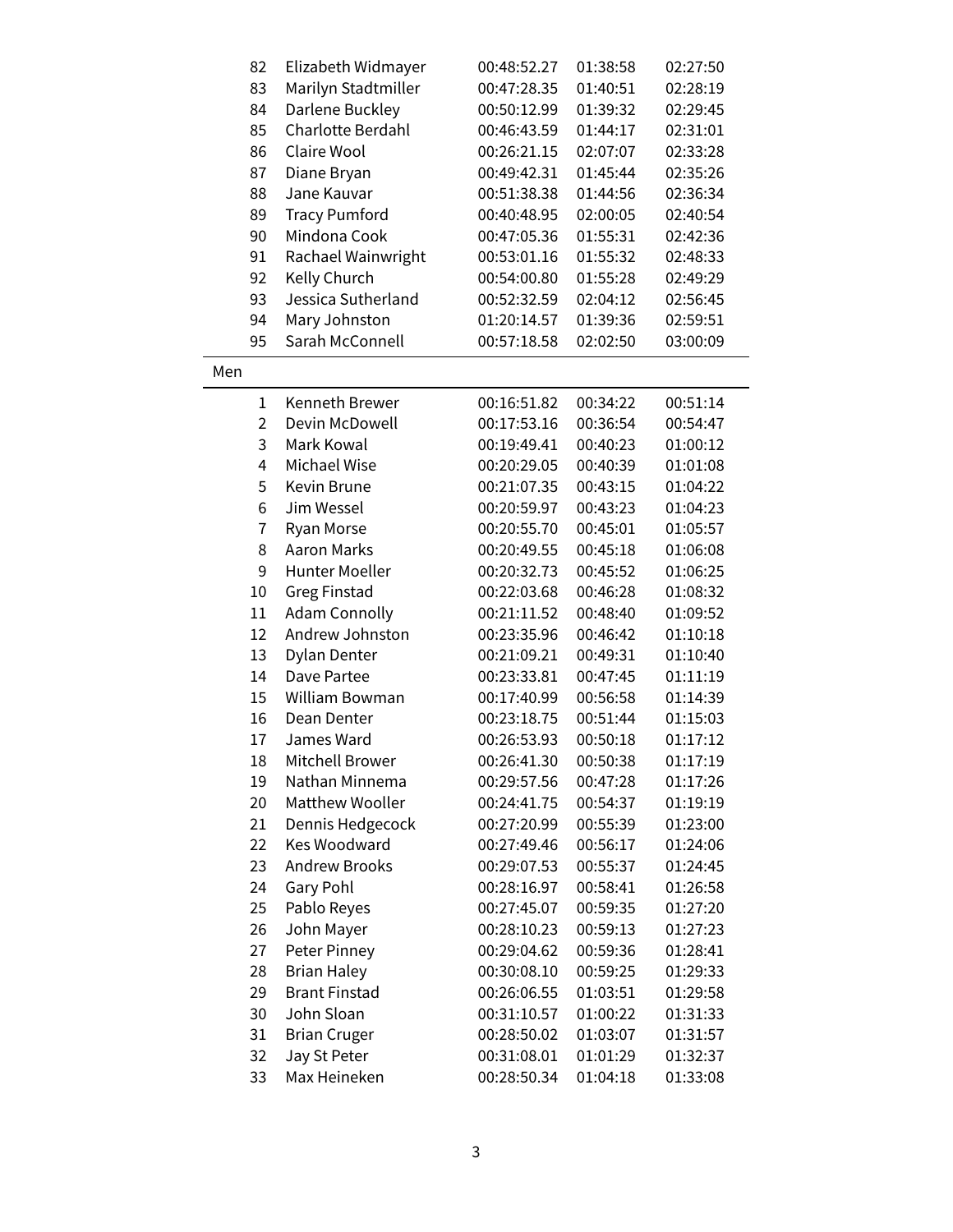| 34             | Christopher Johnston   | 00:30:49.03 | 01:05:48 | 01:36:37 |
|----------------|------------------------|-------------|----------|----------|
| 35             | Luke Balash            | 00:32:16.56 | 01:08:09 | 01:40:26 |
| 36             | <b>Benjamin Ferry</b>  | 00:32:40.66 | 01:08:51 | 01:41:32 |
| 37             | Andre Clay             | 00:35:35.39 | 01:11:11 | 01:46:46 |
| 38             | Jeremy Richards        | 00:35:29.03 | 01:12:24 | 01:47:53 |
| 39             | Tom Wickham            | 00:36:06.63 | 01:12:04 | 01:48:11 |
| 40             | Drew Kjera             | 00:38:13.64 | 01:10:40 | 01:48:54 |
| 41             | <b>Russell Downey</b>  | 00:37:59.80 | 01:11:09 | 01:49:09 |
| 42             | Jon Doty               | 00:36:13.25 | 01:14:01 | 01:50:14 |
| 43             | Leonard Hisamoto       | 00:37:20.58 | 01:13:02 | 01:50:23 |
| 44             | Rulon Jensen           | 00:39:09.93 | 01:14:28 | 01:53:38 |
| 45             | Jon Oestreich          | 00:37:55.82 | 01:16:14 | 01:54:10 |
| 46             | Jeremiah Alich         | 00:35:57.44 | 01:18:26 | 01:54:23 |
| 47             | James Fraijo           | 00:37:46.92 | 01:18:37 | 01:56:24 |
| 48             | Zachary Dameron        | 00:49:49.24 | 01:09:08 | 01:58:57 |
| 49             | John Steele            | 00:37:49.14 | 01:25:19 | 02:03:08 |
| 50             | Jim Baird              | 00:41:34.26 | 01:22:42 | 02:04:16 |
| 51             | Jonathan Smith         | 00:39:17.32 | 01:27:53 | 02:07:10 |
| 52             | Ronald Abbe            | 00:37:02.06 | 01:31:17 | 02:08:19 |
| 53             | <b>Ernie Misewicz</b>  | 00:46:27.83 | 01:29:13 | 02:15:41 |
| 54             | <b>Roy Nictune</b>     | 00:48:59.92 | 01:27:25 | 02:16:25 |
| 55             | Steven Garcia          | 00:50:49.64 | 01:28:28 | 02:19:18 |
| 56             | Joshua Finney          | 00:50:09.28 | 01:35:18 | 02:25:27 |
| 57             | John Berdahl           | 00:46:43.39 | 01:44:19 | 02:31:02 |
| 58             | <b>Brian Cook</b>      | 00:50:10.89 | 01:53:55 | 02:44:06 |
|                |                        |             |          |          |
| Girls          |                        |             |          |          |
| 1              | Solveig Finstad        | 00:22:39.06 | 00:47:03 | 01:09:42 |
| $\overline{2}$ | <b>Ellie Burnett</b>   | 00:23:41.70 | 00:51:17 | 01:14:59 |
| 3              | Celestina Branson      | 00:23:01.33 | 00:53:23 | 01:16:24 |
| 4              | <b>Emily Matray</b>    | 00:29:00.62 | 01:01:21 | 01:30:22 |
| 5              | Alexa Crabb            | 00:27:15.25 | 01:08:29 | 01:35:44 |
| 6              | Phoebe Wooller         | 00:31:55.23 | 01:09:38 | 01:41:33 |
| 7              | Taylor Blood           | 00:32:01.78 | 01:11:15 | 01:43:17 |
| 8              | Madeline Oestreich     | 00:37:55.97 | 01:16:13 | 01:54:09 |
| 9              | <b>Audrey Somers</b>   | 00:38:08.39 | 01:24:59 | 02:03:07 |
| 10             | Freya Glaze            | 00:34:25.51 | 01:33:10 | 02:07:36 |
| 11             | <b>Allison Cook</b>    | 00:56:47.87 | 01:27:50 | 02:24:38 |
| 12             | Leila Church           | 00:34:03.50 | 01:54:00 | 02:28:04 |
| <b>Boys</b>    |                        |             |          |          |
| 1              | Jimmy Newton           | 00:21:29.79 | 00:46:17 | 01:07:47 |
| $\overline{2}$ | Peter Hildebrand       | 00:21:47.76 | 00:50:53 | 01:12:41 |
| 3              | Nelson Hays            | 00:24:39.36 | 00:51:34 | 01:16:13 |
| 4              | Simon Connolly         | 00:25:36.22 | 00:52:58 | 01:18:34 |
| 5              | <b>Forrest Wiegand</b> | 00:22:59.33 | 00:57:23 | 01:20:22 |
| 6              | Jaydon Gray            | 00:26:36.97 | 00:57:25 | 01:24:02 |
| 7              | <b>Ethan Louie</b>     | 00:32:42.86 | 00:52:28 | 01:25:11 |
| 8              | Charlie Blood          | 00:26:33.38 | 01:01:36 | 01:28:09 |
|                |                        |             |          |          |